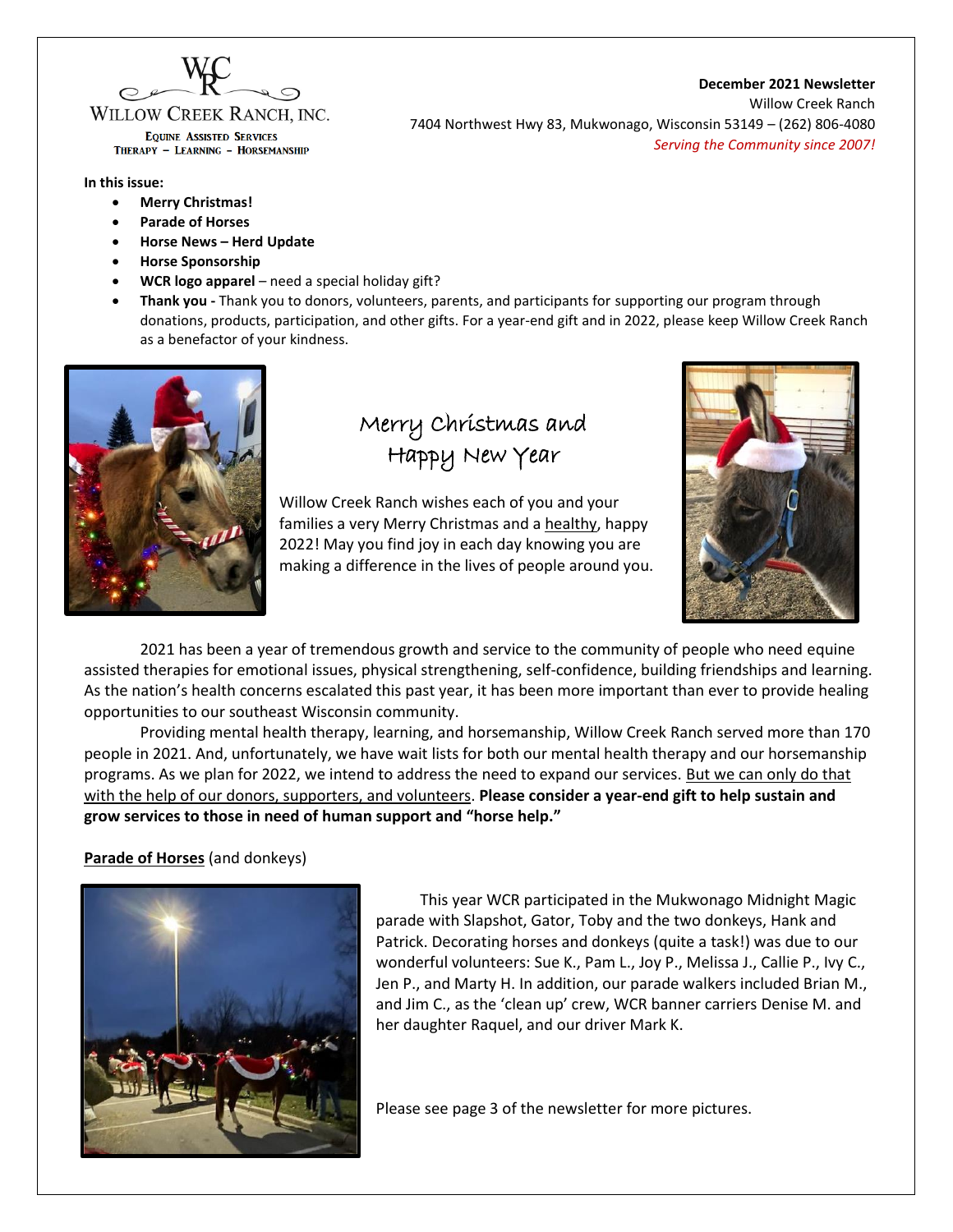#### WCR December 2021 Newsletter Page 2

#### **Horse News**



We are excited to announce that we have a new horse partner for our Horsemanship program! Little **SamiO** arrived on December 5 and is on loan from our wonderful Lara Simmons. Lara has been an amazing financial supporter of WCR and also loans to WCR her two other horses, Toby and Mickey. And she is looking for more horses for us!

SamiO will be for our smaller riders. He is a perfect size to introduce horses to riders who may be afraid of our larger horses and is also a great size for our volunteer sidewalkers! SamiO is a paint pony, approximately 8 years old from the Farmington, IL area. He is about 11.1 hands (or 45" tall) and was used in riding lessons, parades, trail riding, and family fun. He has been ridden by very young children and he is patient, very social with people and other horses, and will make a great addition to our equine team.

#### **Herd update**

This year we sadly lost Buck to health problems - you may remember him in therapeutic riding and the mental health programs since 2014. And Tucker was called back home to be with his 'Mom' in Iowa. Several of our horses are in their 20s and we would like to reduce their intense workload providing riding lessons. We are in process of acquiring a few more horses to help provide services to our expanding group of special needs children and adults and may semi-retire a few to our mental health therapy program.

So, your gifts are more important than ever! Donations help us cover the actual cost of lessons so we can keep discounted fees low for families that already have many financial demands for health care for their special needs family member. Your gift will not only help WCR serve more people, but also help cover the many expenses for horse care, general overhead, and to keep the lights on (and the Big Ass fans running in summer)! **Your donation will be used wisely and with great appreciation.**

#### **Horse Sponsorships**

Horse sponsorships are another great way to support the work of Willow Creek Ranch! Each horse costs about \$1,600 a year for grain and hay, vet and farrier care, preventative medicines, and more. If you have a special horse from our current herd that you would like to sponsor, please contact us soon. We already have four Horse Sponsor commitments for 2022! In January, we will introduce you to our new horse partners for an opportunity to sponsor any of them.

#### **WCR Logo t-shirts and hoodies**

Looking for a last-minute gift idea? We have a variety of apparel with the WCR logo – long and shortsleeved t-shirts, baseball caps, and warm hoodies, all reasonably priced from \$10-\$25. Stop in our community room to see the clothes or contac[t info@willowcreekranch.org](mailto:info@willowcreekranch.org) if you would like to pick up a last-minute gift.

**Your gifts are appreciated.** There are still opportunities for you to make a year-end gift to Willow Creek Ranch. Gifts are accepted by check (the old-fashioned way!) OR through Facebook or through PayPal on our website, [www.willowcreekranch.org.](http://www.willowcreekranch.org/) Please call (262) 806-4080 or (414) 791-2509, or email info@willowcreekranch.org if you would like to discuss how your gift will impact WCR services – or if you would like a tour. Willow Creek Ranch - 7404 Northwest Hwy 83 - Mukwonago, WI 53149

*Willow Creek Ranch - Where Life Reins...Miracles Happen*

www.willowcreekranch.org [info@willowcreekranch.org](mailto:info@willowcreekranch.org)

*Willow Creek Ranch, Inc. is a 501(c)3 nonprofit organization and a member of the Professional Association of Therapeutic Horsemanship International and of the Equine Assisted Growth and Learning Association. Donations are tax deductible to the extent allowed by law.*